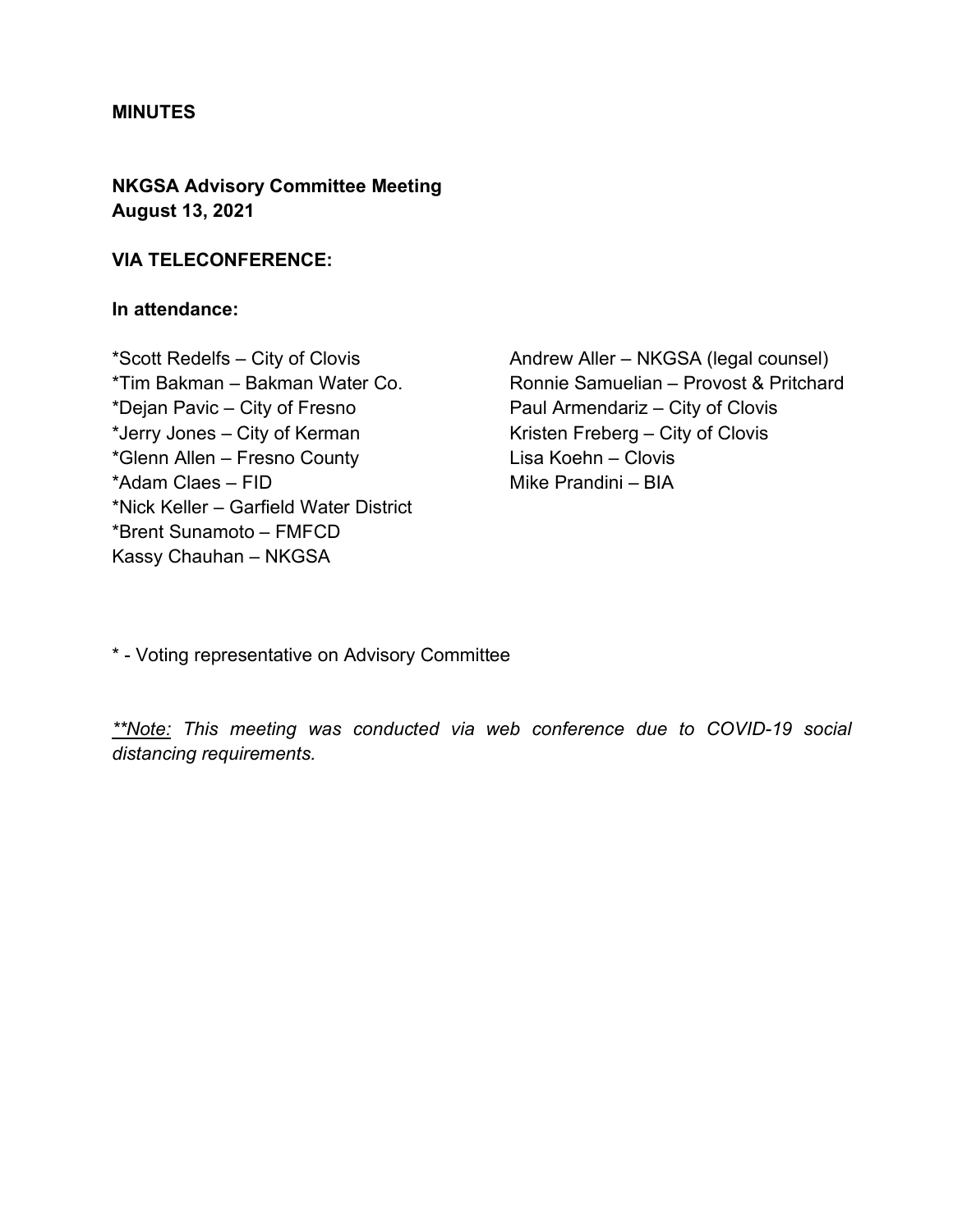### **Item 1 – Called to order at 1:33 PM**

Special Instructions:

Special teleconferencing procedures for the Advisory Committee meeting were read by Executive Officer Kassy Chauhan. The special instructions included information on written and verbal comments for the Advisory Committee members and members of the public participating via teleconference.

Following the special teleconference instructions, a roll call vote was taken with the following results:

| <b>Agency Name</b>                         | <b>Name of Person</b> | <b>Present/Absent</b> |
|--------------------------------------------|-----------------------|-----------------------|
| <b>Bakman Water Company</b>                | <b>Tim Bakman</b>     | Present               |
| City of Clovis                             | <b>Scott Redelfs</b>  | Present               |
| City of Fresno                             | Dejan Pavic           | Present               |
| <b>Fresno County</b>                       | <b>Glenn Allen</b>    | Present               |
| <b>Fresno Irrigation District</b>          | <b>Adam Claes</b>     | Present               |
| Fresno Metropolitan Flood Control District | <b>Brent Sunamoto</b> | Present               |
| <b>Garfield Water District</b>             | <b>Nick Keller</b>    | Present               |
| City of Kerman                             | Jerry Jones           | Present               |
| <b>Biola CSD</b>                           |                       | Absent                |
| <b>International Water District</b>        | -                     | Absent                |

### **Item 2 – Approval of Minutes from 06/11/21 Meeting**

Motion by member Keller to approve the minutes; second by member Claes.

Committee votes as follows:

| Bakman: Aye                      | Pavic: Aye | Allen: Aye | Sunamoto: Aye |
|----------------------------------|------------|------------|---------------|
| Redelfs: Aye                     | Jones: Aye | Claes: Aye | Keller: Aye   |
| (Biola and International absent) |            |            |               |

8 Aye; 2 Absent. Motion passed.

### **Item 3 – Receive – Basin Coordination Update**

(Update presented by Ronnie Samuelian)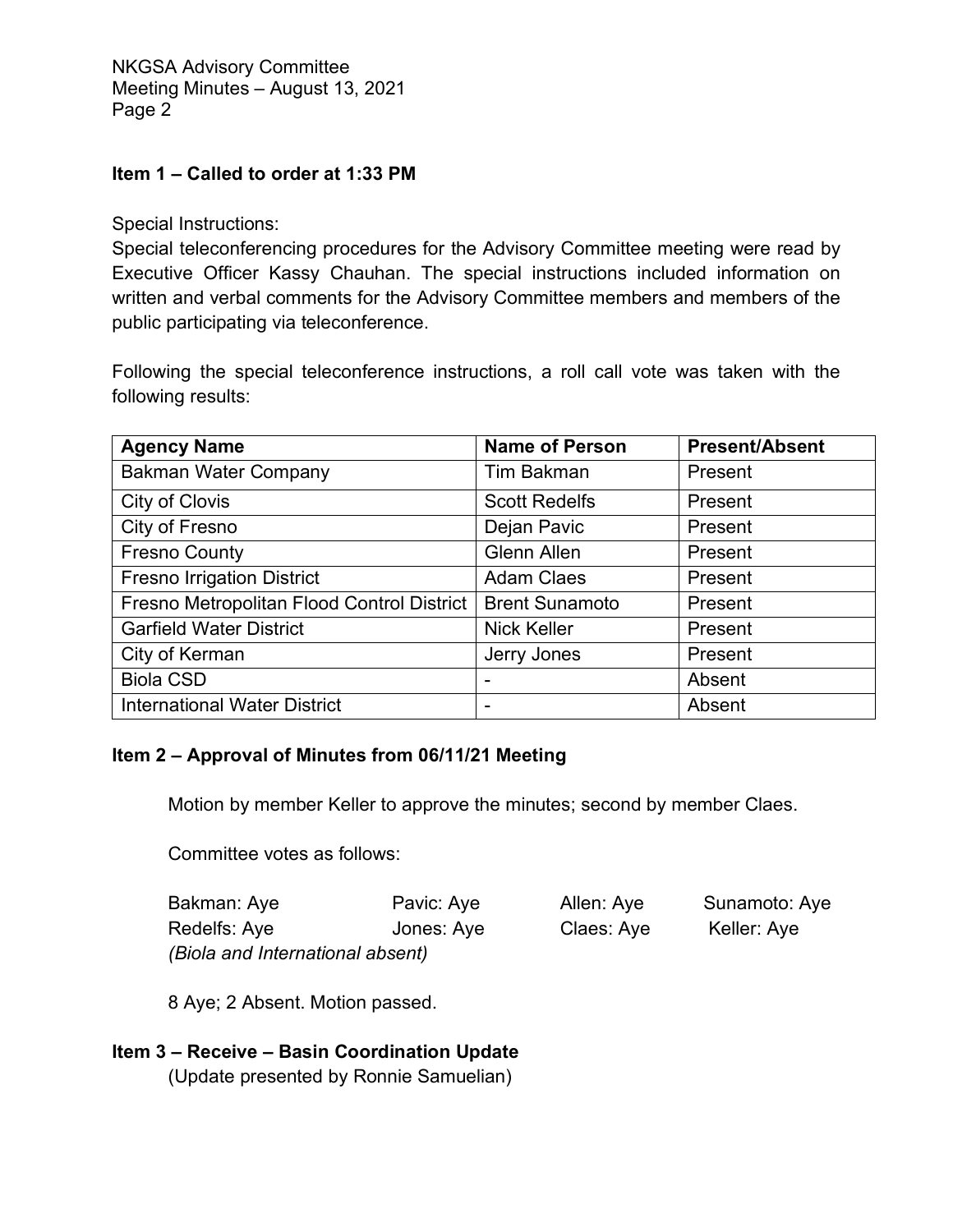The agreement with DWR has been signed, providing full funding for 4 projects. Another round of funding (up to \$6 million) is coming and may be available sometime in September or October of this year.

The spring-to-spring water level change map is being generated. DWR is close to starting on new monitoring wells for a few of the GSAs.

The full GSP review is expected sometime in December.

#### **Item 4 – Financial Update**

(Update presented by Lisa Koehn)

## **Item 4a – Discussion/Possible Action – Recommend Approval of the May 2021 Expense Report – Action Item**

Total expenses for the month of May were \$28,570.15 and included fees for legal services, public information, and fees to FID, KRCD, and Provost & Pritchard.

## **Item 4b – Discussion/Possible Action – Recommend Approval of the Financial Statements as of May 31, 2021 – Action Item**

The balance sheet shows assets at \$872,082.95. As of the end of May, a total of \$323,493.47 has been sent, which is approximately 47% of the annual budget. The Prop 1 retention is still pending.

Detailed versions of both financial reports were included in the meeting packet.

Motion by member Bakman to recommend approval of both of the preceding reports simultaneously as one item; second by member Claes.

Committee votes as follows:

| Bakman: Aye                      | Pavic: Aye | Allen: Aye | Sunamoto: Aye |
|----------------------------------|------------|------------|---------------|
| Redelfs: Aye                     | Jones: Aye | Claes: Aye | Keller: Aye   |
| (Biola and International absent) |            |            |               |

8 Aye; 2 Absent. Motion passed.

#### **Item 5 – Administrative**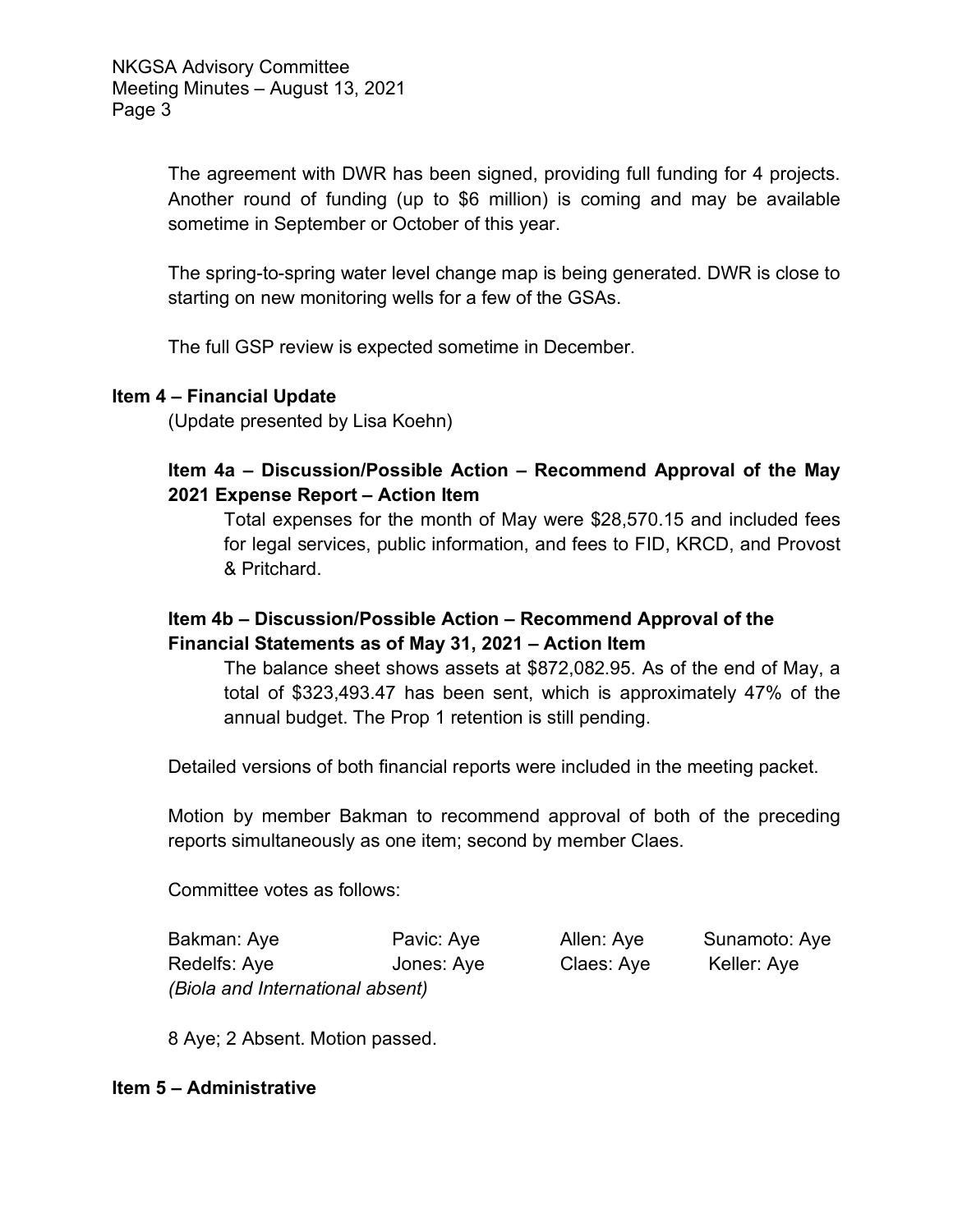(Update presented by Kassy Chauhan)

# **Item 5a – Discussion/Possible Action – Recommend Adoption of Agency Groundwater Impact Mitigation Policy – Action Item**

It was discussed that at this time, the policy is not yet ready for an action. A follow-up meeting will be scheduled to work out the remaining details, and the finalized policy will hopefully be ready for review and approval by the Advisory Committee in September.

# **Item 5b – Discussion/Possible Action – Approve the NKGSA Official Advisory Committee Roster – Action Item**

There were minor changes made to the roster since it was presented at the last meeting. A copy of the updated roster was included in the meeting packet.

Motion by member Claes to approve the updated NKGSA official Advisory Committee roster; second by member Allen.

| Bakman: Aye                      | Pavic: Aye | Allen: Aye | Sunamoto: Aye |
|----------------------------------|------------|------------|---------------|
| Redelfs: Aye                     | Jones: Aye | Claes: Aye | Keller: Aye   |
| (Biola and International absent) |            |            |               |

8 Aye; 2 Absent. Motion passed.

### **Item 6 – Workgroup Updates and Actions**

(Update presented by Kassy Chauhan)

## **Item 6a – Drought Response and Evaluation Workgroup – Update**

At the May meeting, it was discussed that formation of a drought workgroup would be beneficial. A group has already been formed by the California Partnership for the San Joaquin Valley, and includes representatives from counties, GSAs, NGOs, and utilities. At this time, there does not seem to be a need to form a separate NKGSA-based group, as it would duplicate efforts. Instead, continued involvement in the already established group is recommended, and a more individualized group can be formed through the NKGSA later if needed.

### **Item 7 – Member Agency Reports**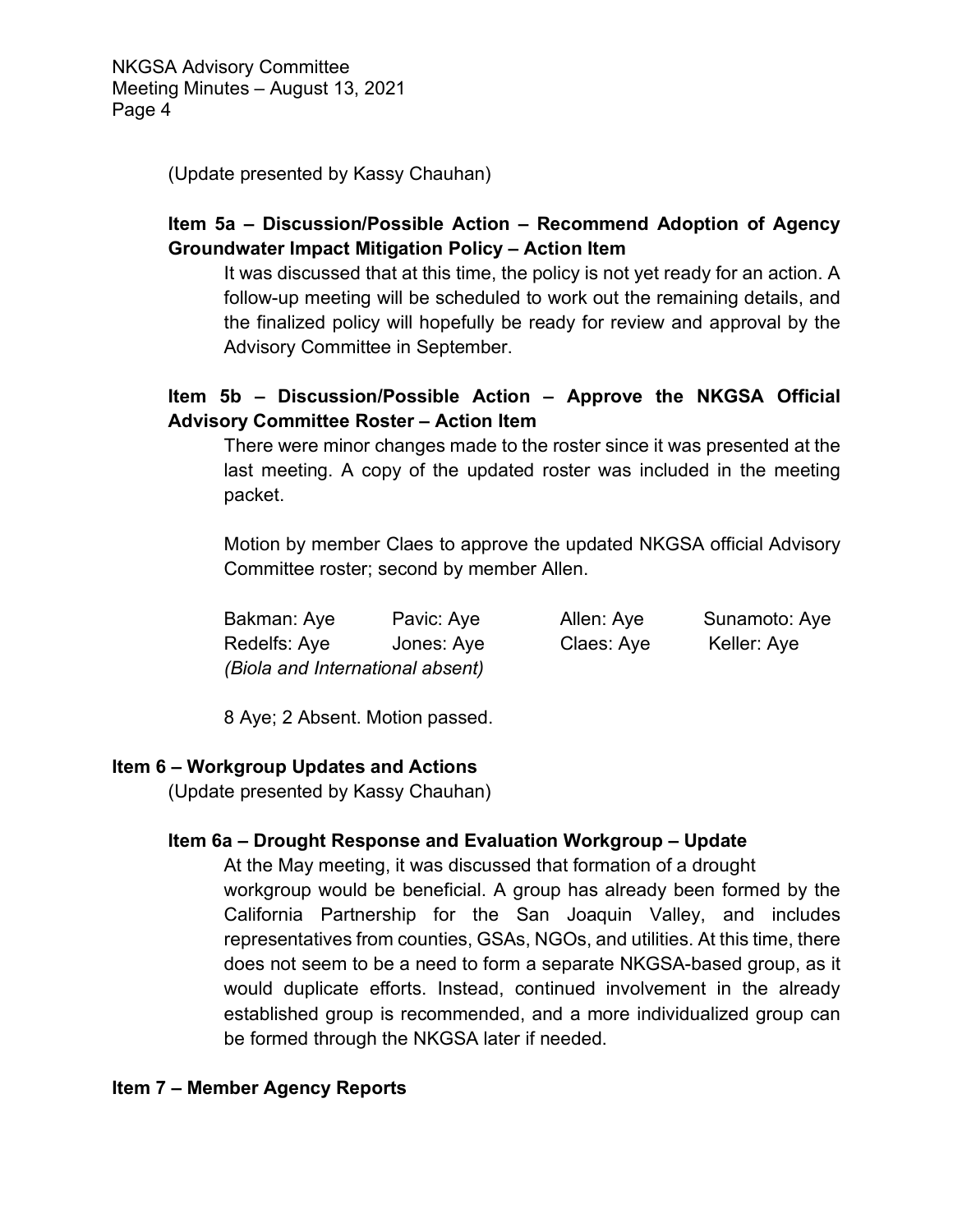## **Item 7a – Biola Community Services District – Update on Recharge Project** (Update presented by Jerry Jones)

The project, located on H Street, is the first of its type in Biola CSD. The construction is being paid for by a Prop 1 DWR grant. The excavation is largely complete, with the tie-in to the FID canal still to be constructed. A water supply agreement with FID is in progress.

There is a funding gap due to paving requirements that have added costs to the project. Options are being explored to fund the gap.

The goal for the project is for Biola CSD to be fully sustainable once the project is completed. It will allow for mitigation of groundwater pumping impacts by public water supply wells in the CSD.

#### **Item 8 – Executive Officer Update**

(Update presented by Kassy Chauhan)

### **Item 8a – DWR Prop 68 Grant Project Update**

The major points of this were covered in Ronnie Samuelian's Basin Coordination Update.

### **Item 8b – Outreach / External Affairs Update**

The new/updated website is now live. Social media engagement continues, with efforts made to post about twice per week.

### **Item 8c – Representative Well Monitoring Network Update**

Updates to the network have slowed, due to the time of year, pumps currently can't be pulled, and downhole video inspections are not feasible. In the meantime, work is being done to continuing secure access agreements. There are about 10 wells remaining for which construction information is needed.

#### **Item 8d – Miscellaneous**

Permit applications are being reviewed, and about 50 are being received per month. The Kings Water Alliance Stakeholder Advisory Committee is